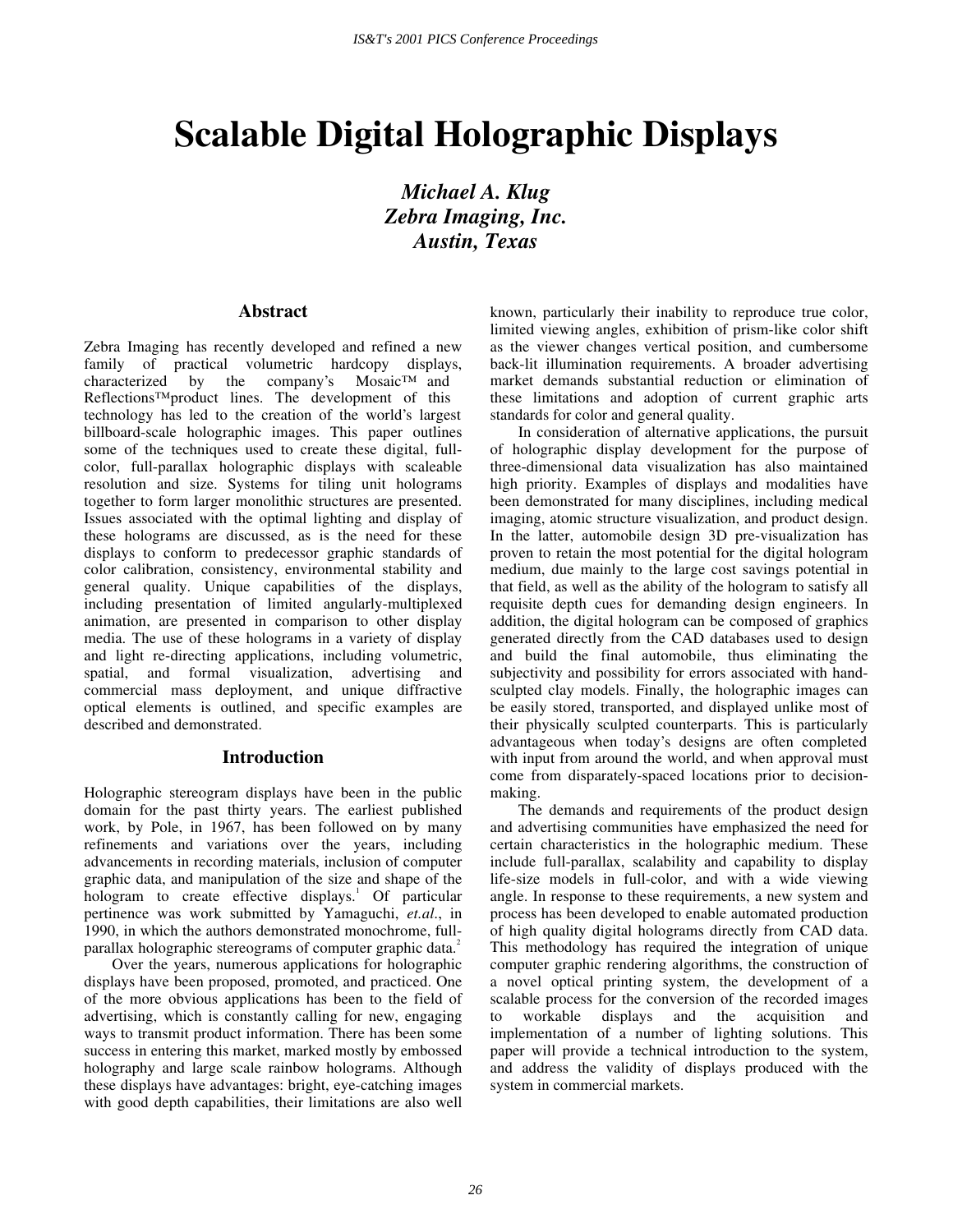# **Rendering**

There are a number of variables associated with holographic stereogram image generation. They include camera track size and shape, angular resolution of the image set, and spatial resolution of each component image. These variables can be interchanged depending on the approach used for content generation, and the desired format for the final stereogram.

The most straightforward approach to stereogram image generation, widely used in the past, involves modeling a camera track in front of the scene that mimics the viewer's position when viewing the hologram. The images are generated from discreet positions on that track, usually at a spacing corresponding to an angular density of at least three per degree. In the case of a horizontal parallaxonly (HPO) stereogram, the track is usually defined by a horizontal line, and the perspective images are collected or generated with a re-centered shear geometry, as has been documented previously.<sup>3</sup> Generally, for most stereogram techniques, between 100 and 150 images are adequate to meet these specifications, and are easily generated with standard computer graphics rendering packages. The images may be used directly for so-called two-step stereogram recording systems, or may be processed so as to create a set of masks for one-step hogel-based exposure. There are a number of references describing this procedure. Since the Zebra system utilizes a one-step approach, the focus here will be on one-step content creation.



*Figure 1. Hologram-centric double-frustum camera* 

An unconventional "image plane-based" camera may be modeled in order to generate the proper masks needed for one-step recording. In the HPO case, this requires an anamorphic optical system composed of crossed cylindrical lenses that serve to introduce two planes of focus into the recording frustum--one at the viewer's (camera) position, and the other at the hologram position. This has been described in the literature by Teitel.<sup>4</sup> For full-parallax onestep mask generation, using computer-graphic models only, a more conventional, though still unique camera model may be employed. In this case, diagrammed in Figure 1, the plane of camera positions is placed nearly coincident with the eventual holographic plane with respect to the scene. A camera model is adapted that is analogous to a camera with a pair of wide angle lenses, one on each side of the film plane. Image information is collected from the two resulting view frusta and composited to form a single mask image. As documented previously, this so-called "double frustum" approach, is advantageous, in that it makes use of standard computer-graphic camera models with minimal modifications, and thus can be implemented in hardware, increasing the speed of image generation.<sup>5</sup>

Since hologram recording time depends in part on the speed at which hogel-masks are generated, using a high speed approach is advantageous. Another advantage of the double-frustum approach is that only the three-dimensional model need be permanently stored, since the masks are generated in real time as the hologram is recorded. The same model can be used for a variety of different size holograms just by changing the camera specifications prior to recording.

The Zebra rendering system has implemented a highly optimized double-frustum rendering approach. For the standard case, a total of 90,000 masks are generated per hologram, each with a resolution as high as  $1280 \times 1024$  ray directions, resulting in hologram data content of approximately 360 gigabytes. Using a dedicated Silicon Graphics Onyx workstation equipped with an Infinite Reality Engine graphics pipeline, hogel masks can be generated rapidly in hardware using OpenGL library calls. The rendering time for each mask image is approximately one second for moderately-complex scenes. One second timing is used as a delimiter since this approximately matches the maximum hogel print rate for the optical printer's mechanical system. Polygon counts of up to 300,000 can be accommodated at this rate, but rendering time is highly dependent on other scene variables, including environment maps, textures, transparency, and lighting. Generally, a wide variety of scenes can be accommodated with this limitation, and polygon count is often traded off for enhanced environmental mapping, lighting effects, and multi-channel image set generation.

Although the software for mask rendering uses a proprietary three-dimensional data format, conversion from a variety of commercial formats is routinely accomplished. The most direct pipeline is available through 3D Studio Max, the modeling and rendering package with the most commercial seats currently, and broadest application. Successful conversions have also been achieved from Alias Autostudio, Maya, AutoCad and Electric Image, FormZ, Opticore, VRML, and Open Inventor.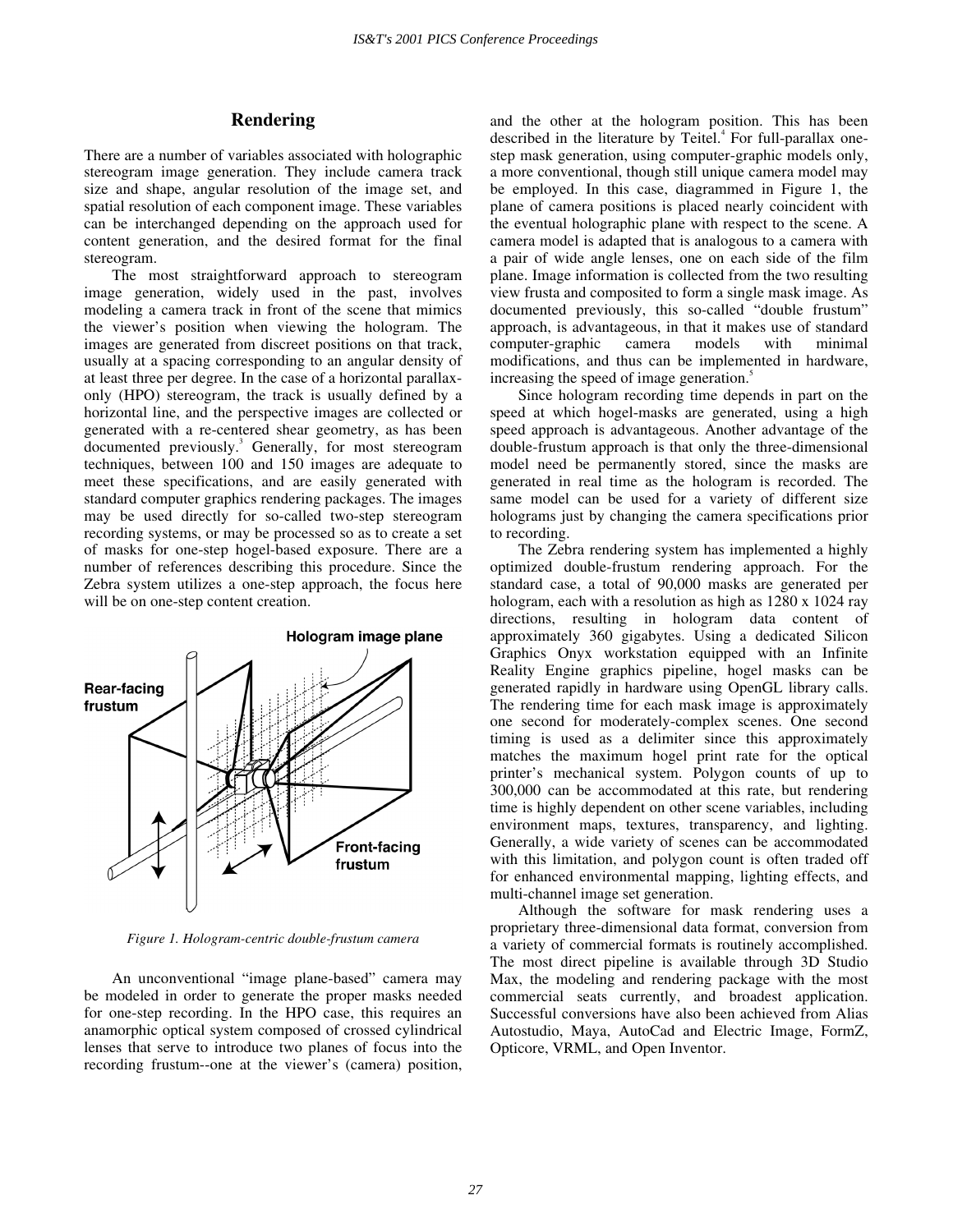

*Figure 2. General one-step, full-parallax holographic stereogram recording schematic.* 

## **Recording**

General one-step, full-parallax optical printer design follows some basic parameters, as noted schematically in Figure 2. The laser beam is split, and one beam is directed through a spatial light modulator and subsequently converged onto the recording medium. A reference beam is directed onto the same spot, but from the opposite side, thus forming a volumetric interference pattern within the bulk of the emulsion. The medium and the spatial light modulator content are indexed, so as to record a sequence of volumetric Fourier-transform holograms in a two dimensional array. Using this fundamental model, we have built an optical printer that is designed to serve the specific markets with perceived demand.

#### **Optical Printer Design**

The design visualization and point-of-purchase advertising markets require a number of display characteristics that have significant implications for optical printer design. These include: full color, full-parallax, a wide viewing angle, ease of illumination and display, high brightness, high contrast, and large/scalable size. Variables associated with optical printer design include choice of recording medium, laser sources and optical configuration. Large size images have implications for angular resolution, since we can expect these images to be viewed from a variety of different distances.

Figure 3 schematically illustrates the optical printer mask beam. The system makes use of a SXGA-resolution large-area (approximately 200 x 250mm) RGB liquid crystal display as a spatial light modulator. The LCD is connected directly to the SGI frame buffer to optimize image transfer rates. A transmissive holographic optical element sandwiched in intimate contact with the SLM provides the requisite high numerical aperture convergence of the mask beam and the appropriate hogel shaping at the focus. A third element, an infinite-conjugate doublet, is

placed in close proximity to the film in order to provide nearly parallel converging light rays to the recording medium and thus retain nearly constant spatial resolution throughout the usable volume of the display.



*Figure 3. Optical printer mask beam elements.* 

The reference beam for the first generation system is directed through an optical system designed to enable manipulation of the impingement angle of the beam on the media within a fairly broad range (see Figure 4). Thus, any hogel may be recorded with a different angle compared to its neighbor. This "beam-steering" methodology was adopted in order to enable illumination of the complete matrix of holographic exposures from a single point source at a specific position in space. This is especially necessary in cases where the resultant composite hologram is quite large, and illumination approximating a collimated beam is impossible. Since each hogel is recorded with a collimated " pencil reference beam" the system can be programmed to create a virtual intersection point in space for all of these beams. This also has implications for replaying each hogel's image with maximum efficiency, because of better Bragg angle matching between recording and replay. An aperture in close proximity to the film plane provides the necessary masking to prevent reference beam exposure into neighboring hogel areas.

The optical printer is designed to record using Dupont OmniDex 801 holographic recording film, due to its availability in large sizes, its near-panchromaticity, lowscatter, high diffraction efficiency and dry processing. The relatively low sensitivity of the Dupont material in comparison to silver-halide emulsions requires significant laser intensity at the plane of exposure, hence the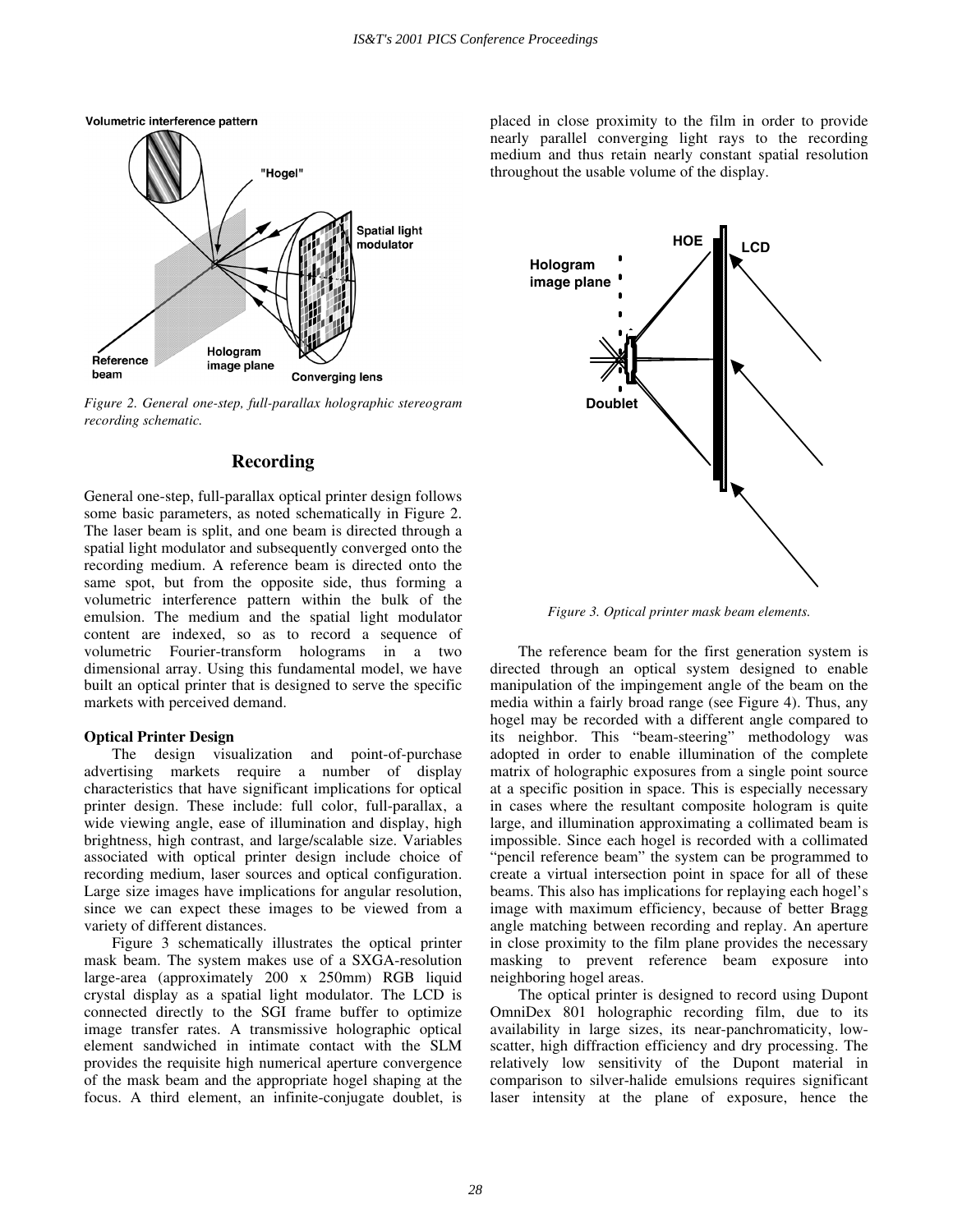incorporation of large frame Krypton and Argon ion lasers for red and blue sources at 647nm and 476nm, respectively. Both ion laser systems incorporate active feedback mechanisms in order to maintain extremely constant power output over the many hours required for hologram recording. The green beam, at 532nm, is produced by a frequency-doubled Nd:YAG laser that also has good power stability over long time periods. Exposure energies at the film plane with all three beams enable individual hogel exposure times of approximately 150 milliseconds for maximum diffraction efficiency. Total cycle time for each exposure is approximately one second, including exposure, indexing, and settling time, required for vibration elimination.



*Figure 4. Reference beam-steering configuration.* 

Hogel size on the printer is variable, ranging from 3 mm to 1mm, depending on the size of the reference beam aperture. Best results are obtained with the smaller aperture, resulting in a higher image-plane resolution of the image. However, larger hogels are advantageous for extremely large images where speed of recording outweighs individual tile resolution. The standard exposure area is approximately 600 x 600 mm, resulting in a matrix of 90,000 hogels (at 2mm). Total recording time for an image of this size is approximately 24 hours. A section of a typical hologram recorded on the system is shown in Figure 5.

#### **Recording Procedure**

Recording proceeds as follows: Film is first laminated (through the polymer's natural tackiness) to a glass support plate. The plate is then installed into a frame on the indexer. A computer controls the loading, exposure indexing, and unloading sequences, as well as the generation and downloading of the individual mask frames. Subprograms monitor various feedback systems, including lasers, shutters, and actuator systems in order to maintain consistency and warn operators remotely of any problems. This enables the printer to be in operation 24 hours per day, 7 days per week.

The system is vary reliable, and has run nearly constantly for over 2 years. Periodic maintenance is required for the mechanical and limited-lifetime parts, particularly for shutters and laser tubes. The system operates in a dark room, but computer networks allow constant monitoring and alarm systems warn operators of potential problems.



*Figure 5. Hologram recorded on the Zebra optical printer.* 

# **Converting**

After exposure, the film is processed using DuPont standard techniques, including flood exposure with long-wave ultraviolet light, and heat processing for one hour at 120º C. The film is then laminated to a scratch-resistant transparent PET layer. This composite is then laminated to a rigid substrate, usually acrylic or glass. Good results have been obtained laminating to aluminum honeycomb composite materials, which retain excellent rigidity, but with a significantly reduced thickness to weight ratio as compared to glass or acrylic.

### **Tiling**

Scalability is achieved, despite film width limitations, through tiling 600 x 600 mm unit holograms together. In monolithic holographic exposures, this is usually not feasible due to quasi-Gaussian diffraction efficiency falloff from center to edge of the hologram. Since each hogel exposure made in the Zebra system is indentical with respect to potential efficiency, there is no such falloff in brightness at the edges of each tile. Thus, tiling techniques are naturally adaptable to this process.

Although the uniformity in diffraction efficiency of Zebra holograms is high, the continuity of multi-tile images is affected by the following other factors, including mechanical abutment tolerances, mechanical angular orientation tolerances and tile-to-tile color consistency.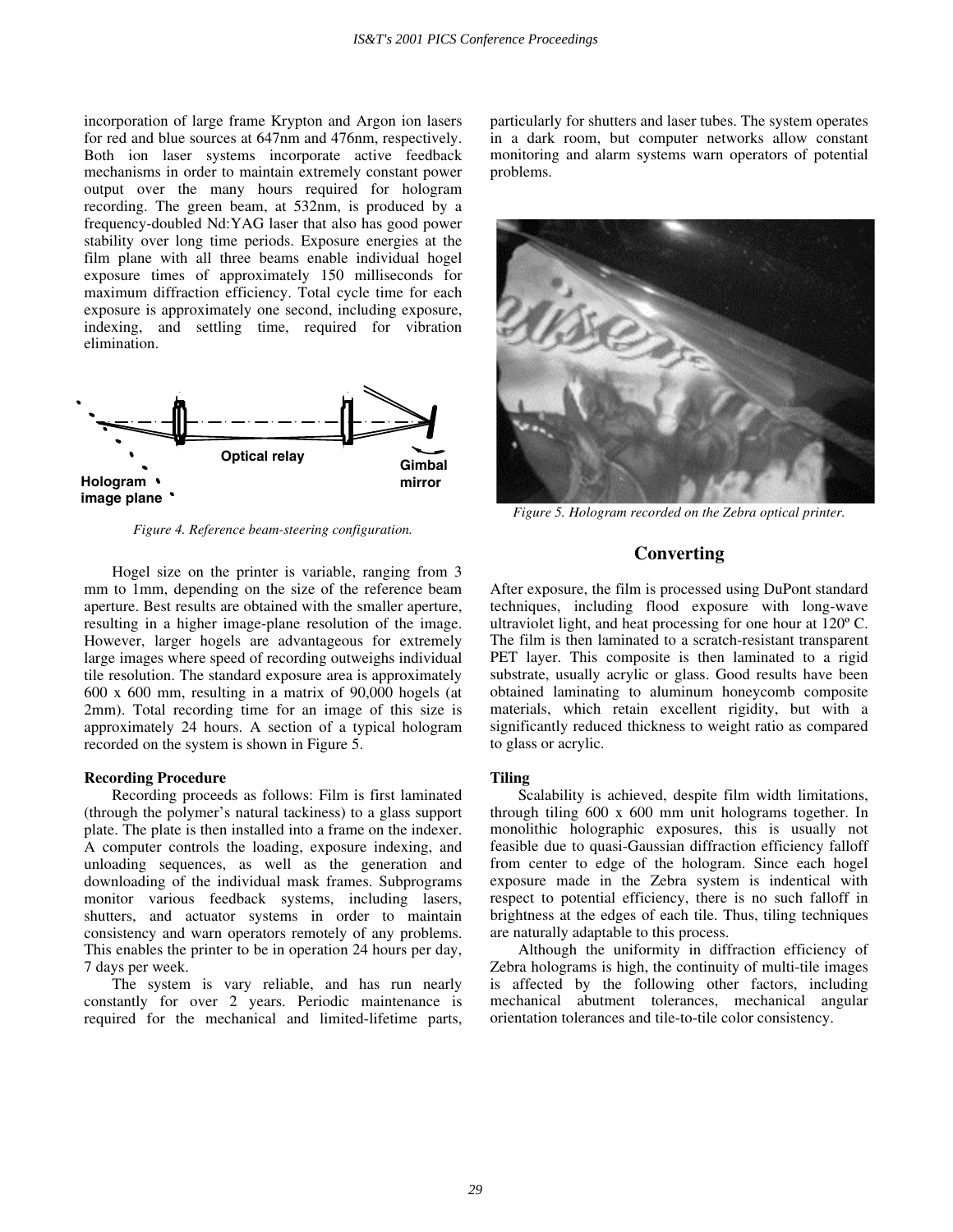

*Figure 6. Tile-to-tile abutment and angular relationship.* 

A mechanical abutment and angular orientation model is presented in Figure 6. Mechanical abutment, or inter-tile spacing (variable x in the figure) has been minimized through careful control of tile substrate and mounting mechanism tolerances. Through mechanical tolerancing, the gap between tiles is kept to 0.5 millimeters or less, which is usually adequate for most images. The tolerance for intertile spaces is relaxed depending on the relative size of the final multi-tile hologram, and on the viewer's distance from the hologram.

Mechanical angular orientation (variable  $\theta$  in Figure 6) from tile to tile can also adversely affect the quality of the full image. It is useful to model the tiles as individual mirrors in order to understand the tolerance requirements for angular orientation. In this model, an object is placed at a distance from the mirrors corresponding to the maximum depth of the final hologram. Virtual images formed in adjacent mirrors of this object must be superimposed to within the angular resolution limit of the eye. For very deep images, even a small θ can quickly exceed the eye's tolerance. The Zebra mounting system was designed to accommodate image depths of up to 2 meters without tileto-tile blurring of extreme depth image points. This resulted in a tolerance specification for θ of approximately 0.25º. Three adjustable kinematic mounting points make it straightforward to manipulate adjacent tiles to be co-planar within this tolerance (see Figure 7). Zebra's patented system makes use of button snaps mounted on fine threaded inserts in order to facilitate both angular orientation adjustment and ease of multi-tile image assembly.<sup>6</sup>

For images composed of 3 x 3 tiles (1.8 meters square) or smaller, a less adjustable, but lighter and less complicated mounting system has been adapted. This system incorporates preparation of an aluminum-honeycomb backplane, that retains flatness and stiffness specifications well within the tolerances required. Tile component holograms are laminated to  $0.0625$ " thick acrylic panels, which are carefully trimmed so as to fit tightly together. The thin acrylic retains adequate flexibility to enable lamination, in turn, to the rigid backplane, using re-positionable

adhesive to allow for minimizing inter-tile distance prior to permanent attachment. This method has proven to be reliable and adequate for all but the largest images produced by the system.



*Figure 7. Adjustable tile mounting point.* 

Tile to tile color consistency is perhaps the most challenging issue for multi-tile images. This variable depends on control feedback within the printer itself, careful documentation of chromatic component laser intensity levels before and after each tile exposure, and maintenance of a thermally- and humidity-controlled environment to minimize or prevent laser intensity drift at the hogel exposure point.

#### **Mastering**

Images produced by the Zebra system can be used as masters for replication, with some changes in the final mounting. For this application, the recorded film is mounted on a glass substrate. Contact copies can then be made through lamination of a holographic film layer, and exposure with a point laser source, effectively making a hologram of the original hologram. These replication images can be made much more quickly and less expensively than the master image, and can be used for a variety of applications, particularly advertising.

## **Lighting**

Proper lighting angle, distance, color temperature, and source size are critical for the effective display of all holographic images. This is especially true for full-color images with extreme depth, since color rendition and maximum sharpness are of paramount importance. Zebra has developed a number of solutions for hologram lighting.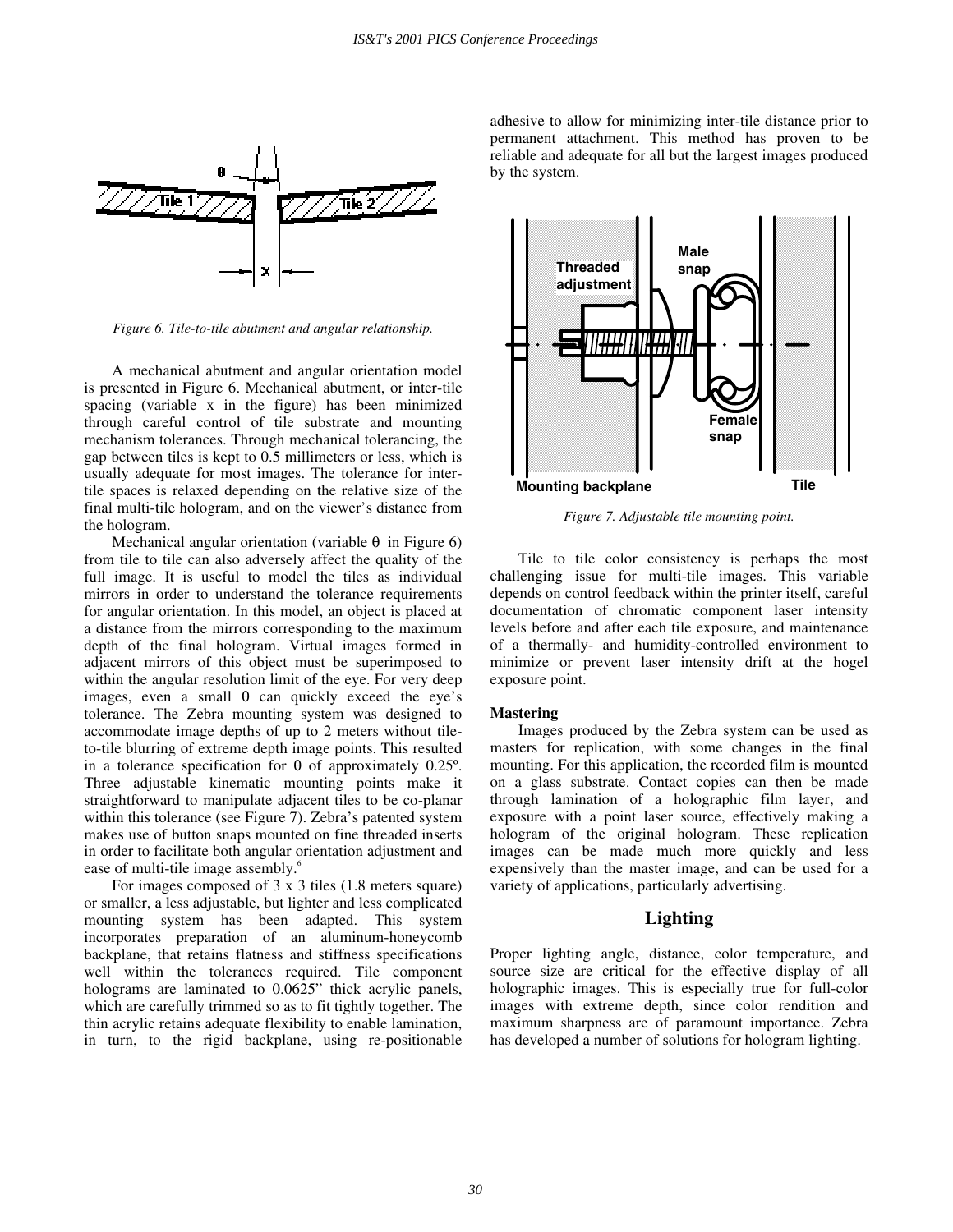

*Figure 8. Integrated frame, light and hologram.* 

For single tile images, an integrated light and frame solution has been developed, in order to provide a "plug and play" solution to a market that is wary of technical complexity. This system, shown in Figure 8, incorporates a simple frame with a detachable gooseneck, onto which the bulb is attached. The gooseneck snaps directly into a receptacle on the frame, automatically placing the light at the correct (45º) angle and 1-meter distance from the hologram. Adjustment is easily made to swivel the light in order to center the beam vertically on the image. A specially-chosen low-voltage 65 Watt halogen source is used, with a color temperature of approximately 3100ºK. All color calibration is done to provide proper chromatic display at this color temperature. The image is recorded on the optical printer specifically for the 1 meter illumination distance, so as to eliminate the potential for image distortion and inefficient replay. The integrated frame and light unit are easily installed by the customer, a critical issue for commercial viability.

For larger images, other light sources have been identified as having the proper characteristics to display the hologram optimally. Multi-tile images up to 1.2 x 3 meters are illuminated with a reasonably-priced commerciallyavailable theatrical framing projector, with a 3100ºK color temperature, a high quality optical system, and minimal source size. As in the single-tile case, the hologram is carefully recorded for the intended illumination distance, in order to minimize image distortion and maximize image brightness.

For extremely large images, custom lighting solutions have been developed and employed. In these cases, minimizing source size is critical, due to the extreme depth of the images. It is also often useful to narrow the spectrum for each chromatic component, in order to minimize scatter and boost sharpness as well. Laser illumination is most advantageous for ameliorating these latter issues, due to its extreme monochromaticity, and nearly infinitesimal apparent source size. Unfortunately, laser sources retain the unwanted artifact of speckle, and so their utility is limited. A better, cheaper alternative are Xenon "Cermax" arc lamps, which have an extremely high photonic output, minimal source size, and a limited spectrum. Zebra Imaging has developed a custom lamp utilizing a 1KW Cermax source, that incorporates UV and IR filtration, optics for proper angular divergence and optional spectral filtering and recombination. This source has been used to light a 1.8 by 5.4 meter hologram, with adequate brightness and image sharpness.

#### **Other Examples**

Figure 9 depicts the world's largest holographic image, produced using the system documented here. The image, of a prototype automobile, was produced for Ford motor company, and consists of 27 tiles, with a total size of 5.4 meters wide by 1.8 meters tall. It is illuminated with a 1 KW Xenon point light source from a distance of 10 meters.



*Figure 9. World's largest hologram: 5.4 meters by 1.8 meters* 



*Figure 10. Point of purchase application.* 

Figure 10 shows a point-of-purchase display, in this case an advertisement that was replicated using a master